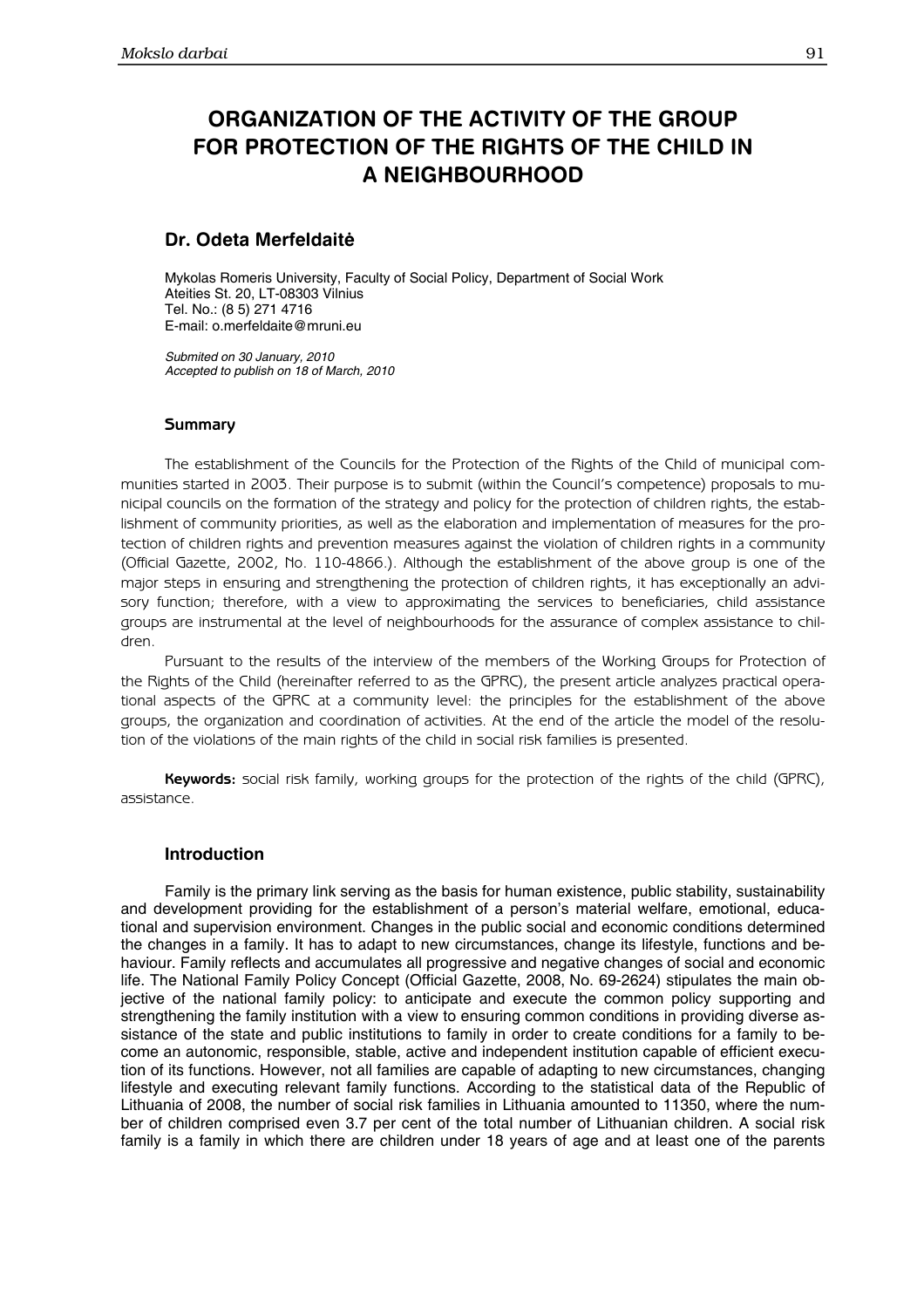abuses alcohol, narcotic, psychotropic or toxic substances; is gambling-dependent; due to the lack of social skills does not know how to or is not able to properly care for children, abuses them psychologically, physically or sexually; does not use the state support he receives in the interests of the family, which results in a threat posed to the physical, intellectual, spiritual and moral development and security of the children (Law on Social Services of the Republic of Lithuania, Official Gazette, 2006, No. 17- 589). Since family is a system having major impact on the behaviour of an individual, it is impossible to meet individual needs and solve its behavioural problems without changing the system. Therefore, in order to help children, social assistance to the entire family is instrumental.

The importance of this assistance to families at risk is defined in many regulatory enactments within the Strategy of the National Policy on the Child Welfare (Official Gazette, 2005, No. 25-802). Its purpose is to create the prerequisites for the well-being of children of the Republic of Lithuania, which is perceived as the creation of relevant conditions for a full-fledged life of children and the assurance of the right to protection, well-being and participation in public life. The National Education Strategy for 2003-2012 (Official Gazette, 2005, No. 12-391) provides for pedagogical and cultural assistance to all families raising children.

According to the European and global experience, children from social risk or socially excluded families need complex and long-term assistance. For such an assistance, inter-institutional cooperation and transparent coordination of activities are of high importance. However, inter-institutional cooperation in the provision of services to children and families is underdeveloped in the country. Although relevant legal acts oblige the persons rendering educational, social and health care services to provide information on the cases of the violations of the rights of children, and municipalities should have operating councils for the protection of the rights of children, usually a child who experienced violence, neglect, etc. is provided with short-term care or, if needed, health care services; thus, family problems are still unresolved. In the view of the above, it is necessary to ensure high-quality social assistance to social risk families in the future.

According to the Law on Social Services (Official Gazette, 2006, No. 17-589), social services are provided to a person or his/her family in a community. Pursuant to the Resolution of the Government of the Republic of Lithuania 'On the Approval of the Plan of Measures for 2007-2010 for the Implementation of the Concept of Internal Decentralization of Municipalities', in organizing social services the focus would be on communities. Following the above Resolution, the Councils for the Protection of the Rights of the Child in municipal communities were established in 2003. Their purpose is to submit (within the Council's competences) proposals to municipal councils on the formation of the strategy and policy for the protection of children rights, the establishment of community priorities, as well as the elaboration and implementation of measures for the protection of children rights and prevention measures against the violation of children rights in a community (Official Gazette, 2002, No. 110-4866.). Although the establishment of the above groups is one of the major steps in ensuring and strengthening the protection of the rights of children, it has exceptionally an advisory function; therefore, with a view to approximating the services to beneficiaries, child assistance groups are instrumental at the level of neighbourhoods for the assurance of complex assistance to child. This assistance is perceived as a coordinated provision of education programmes, social assistance, health care services and education to a child and his/her family at the request of parents (adoptive parents, guardians) or relevant institutions responsible for the protection of the rights of the child.

There is a lack of scientific research into practical operational aspects of the above groups; therefore, it is necessary to describe practical operational aspects of the GPRC in a community.

**Research object:** activity of a complex group for the protection of the rights of the child.

**Goal:** to analyze practical operational aspects of the GPRC at a community level. **Tasks:** 

- 1. To define the concept of the GPRC.
- 2. To analyze aspects of the organization of the activity of the GPRC.
- 3. To present the model of the resolution of the violations of the main children rights in social risk families.

**Research sample:** the survey includes the members of four GPRC (30 members in total)—one member from each Lithuanian county. The groups were selected according to the recommendations of the Councils for Protection of the Rights of the Child of municipal communities: investigators were informed about the most active GPRC. Respondents were interviewed by applying the method of a nonstructured interview.

**Research methods:** analysis of scientific literature, half-structured interview of the members of the GPRC.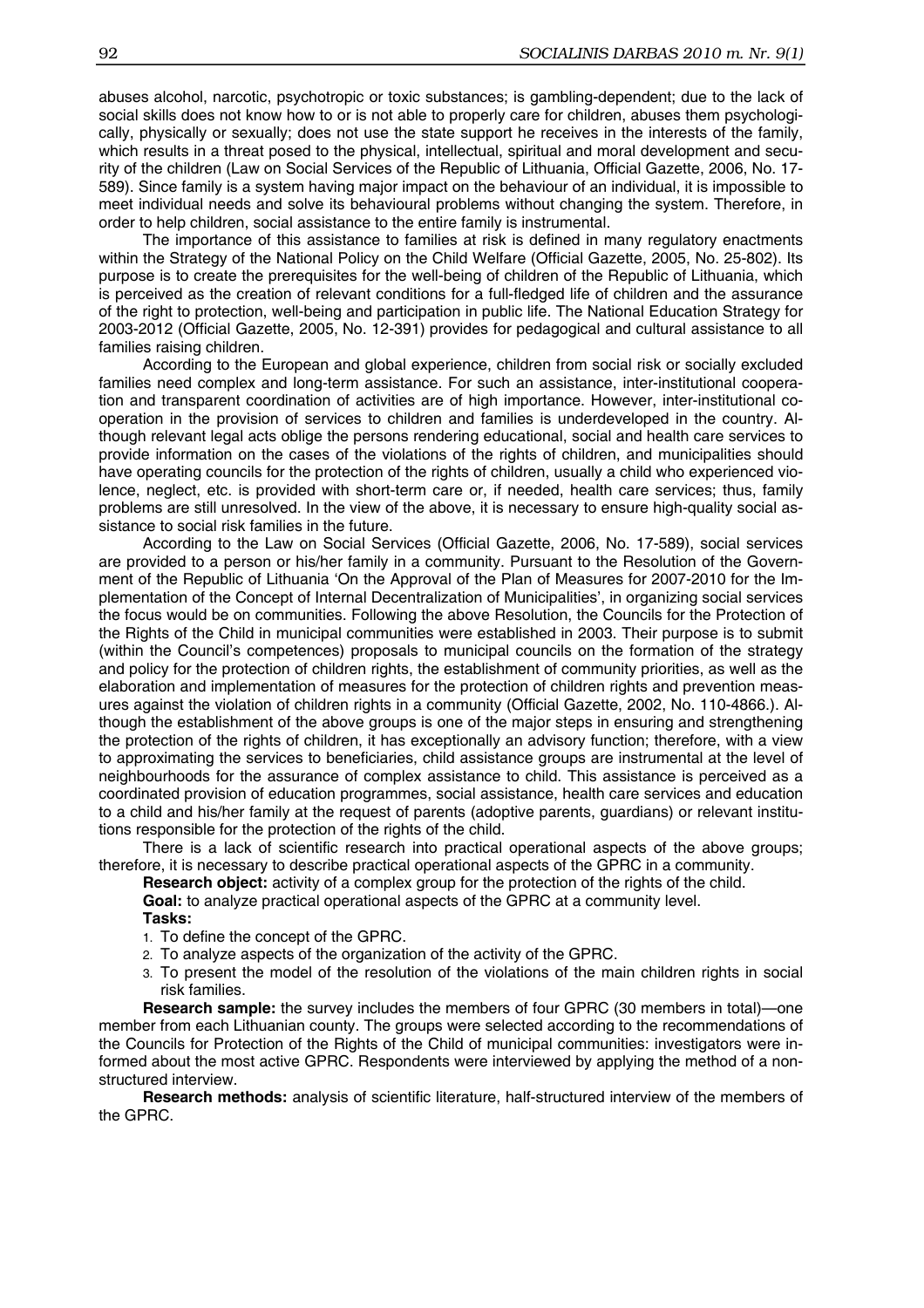# **1. Concept of the GPRC**

Pursuant to the Law on Self-Government of the Republic of Lithuania (Official Gazette, 2008, No. 113-4290), neighbourhoods organize (within their competence) the protection of the rights of the child and work with problem families raising children or having restricted rights to their children. Under the provision regarding active participation of community representatives in the decision-making process in municipalities (within the Resolution of the Government of the Republic of Lithuania 'On the Approval of the Plan of Measures for 2007-2010 for Implementation of the Concept of the Internal Decentralisation of Municipalities'), the head of a neighbourhood is under an obligation to cooperate with community members and their representatives, consult the neighbourhood and other nongovernmental organizations (hereinafter referred to as NGOs) in administering the provision of public services. Thus, the establishment of the GPRC in neighbourhoods is one of the measures ensuring the implementation of the above provisions at a community level.

The concept of the GPRC (as a unit) corresponds to the definitions of a group presented in scientific literature, where a group is qualified as a totality of persons connected by common goals, interests, etc. (Johnson, 2001; MLD; Legkauskas, 2008). Thus, the GPRS are groups established for the realization of a common goal—the protection of the rights of the child in a specific community. These groups execute their activities pursuant to the Constitution of the Republic of Lithuania (Official Gazette, 1992, No. 33-1014), the Convention on the Rights of the Child (Official Gazette, 1995, No. 60- 1501), the Civil Code of the Republic of Lithuania (Official Gazette, 2000, No. 74-2262), the Law on Fundamentals of Protection of the Rights of the Child of the Republic of Lithuania (Official Gazette, 1996, No. 33-807; 1999, No. 66- 2129; 2001, No. 71-2523; 2002, No. 95-4090), other regulatory enactments, decisions of municipal councils or mayors, and orders of administration directors.

In Lithuania, the GPRC can be initiated by all community members; however, usually they are initiated by the heads of neighbourhoods, social workers, community centres, child day centres and social pedagogues of schools.

The group of each neighbourhood can establish its own priority operational trends (according to the situation and communal needs); however, the advisory function is the key one (Figure 1) and is perceived as the submission of proposals to the Service for Protection of the Rights of the Child concerning the children rights, their protection, and the elaboration/implementation of the measures for the prevention of the violations of children rights in a community as well as the provision of social support and other proposals facilitating the establishment of an effective system for the protection of children rights in a municipality. With reference to the defined goals and the purpose of the GPRC, the following additional functions of the above groups could be specified: diagnostic, preventive, organizational and prognostic.



**Figure 1.** Functions of the GPRC (Merfeldaitė, 2008)

In order to execute advisory, preventive and other functions, it is necessary to analyze the strengths and weaknesses of a community; thus, the GPRC need a diagnostic function.

Since one of the GPRC tasks is to involve the community into the formation of the system for the protection of children rights in a municipality, preventive and organizational functions become instrumental; they include elaboration and implementation of social and pedagogical assistance plans. Prognostic function is perceived as the elaboration of individual social pedagogical programmes for an individual, group or community with a view to solving relevant problems.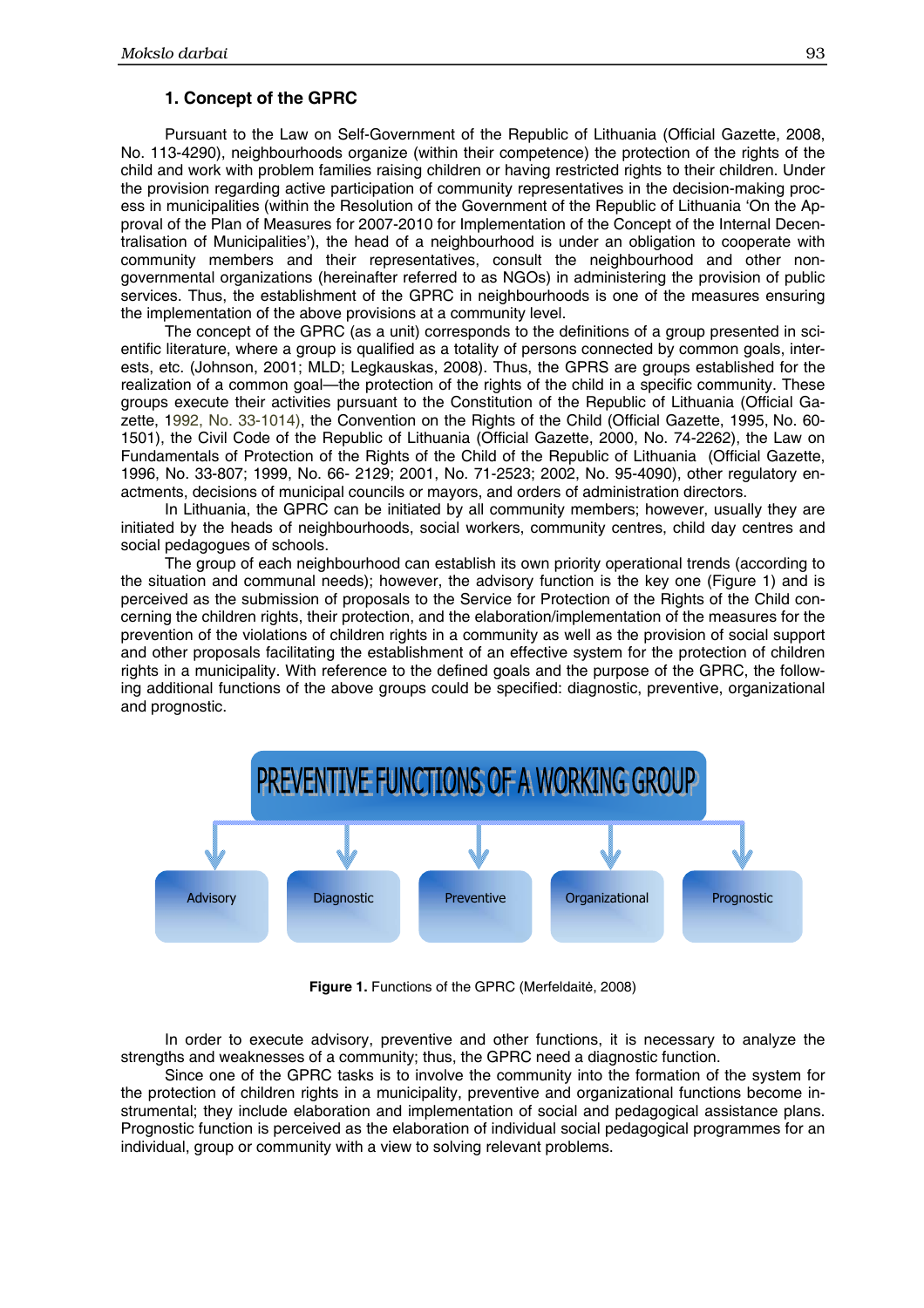The highlighted functions comply with the trends of active social integration in a community, specified in scientific literature:

- 1) *Search for and development of relations:* a situation analysis and the anticipation of common actions (identification of strengths);
- 2) *Employment:* specific purposeful education, information, new experiences, encouragement of creative activity.
- 3) *Systematic work with the social environment of the child:* diverse investigation of the child's problems (school, family, service for the protection of the rights of the child, police, special institutions) and environment (friends).
- 4) *Development of a sensitive society*: information about the problem (articles in newspapers); encouragement to take responsibility for the resolution of a problem (various campaigns, change of attitude, other socio-cultural spheres, social partnership, social communication, social skills and self-sufficiency, self-realization and identity, choice of freedom (Štuopytė, 2002).

# **2. Organization of the Activity of the GPRC**

*Survey proceedings.* In order to analyze the practical aspects of the activity of the GPRC at municipal level, the members of the GPRC of four different Lithuanian counties were interviewed (30 respondents). The interview included questions regarding the principles of the establishment of the GPRC as well as the strengths and weaknesses in work organization.

The survey was executed in three stages. *During the first stage, the time of the interview with the members of the GPRC was arranged*. Interviews were executed separately with each group; later the data of all groups was analyzed, interpreted and systemized*. The second stage included the acquaintance with the respondents, the presentation of the survey goals and the submission of questions*. The sequence of questions depended on the process of conversation with respondents. The data was recorded in a written form, since the members of the GPRC refused audio recording (for the assurance of their security). Written recording of the interviews was necessary, since the answers of the respondents were interpreted separately according to their job positions (audio recording aggravates the attribution of the authorship of a speaker). *In the third stage, the data was analyzed and interpreted*. The results of the interview were analyzed by applying the method of content analysis, including the identification of categories and sub-categories. A summary of the survey's data was presented to the respondents. The credibility of the analysis was ensured by following the requirements specified for a content analysis.

*Survey results.* During the interviews, the respondents were asked to indicate the criteria which were applied in establishing the GPRC. The analysis of the results of the interview revealed that the GPRC were established so as to include a higher number of diverse community institutions, i.e. they were based on the network of functioning institutions.<sup>1</sup> The summary of the survey results revealed that the representatives of organizations functioning within the territories of neighbourhoods usually take part in the activity of the GPRC; in large territories of neighbourhoods, where children reside in remote settlements, each member of a group might be required to represent specific settlements or villages. According to group members, the GPRC were established on a voluntary basis*.* Thus, the composition of the GPRC was predetermined by the network of operating organizations. Members of the GPRC included: health care specialists (6 nurses and 4 general practitioners), representatives of social assistance and support (6 organizers of social work); representatives of an educational institution (2 school directors, 4 social pedagogues, 4 teachers); police officers (4). The GPRC included from 9 to 15 members. According to the analysis of the scientific literature (Seilius and Šimanskienė, 2009; Kepalaitė, 2008), researchers most often recommend a group of 5-9 persons for an efficient activity. However, during the interview group members said that their groups involved several nurses, teachers and physicians, who were invited to meetings in their service territories.

The GPRC are usually established on the initiative of social workers or the heads of neighbourhoods. According to the respondents, this is related to the direct activity of these persons as well as to their commitments to the community. Several respondents related the establishment of the GPRC to direct results of all activities (Table 1).

 $\overline{\phantom{0}}$ <sup>1</sup> As the respondents indicate, *'in order to ensure the global attitude toward the child and his/her problems, the group involves representatives of various professions: organizer of social work, social worker for work with risk families, social pedagogue, physician, psychologist, policeman, etc'.; 'specialists of various professions were selected, i.e. the specialists capable of solving education, health, crime and other problems'*.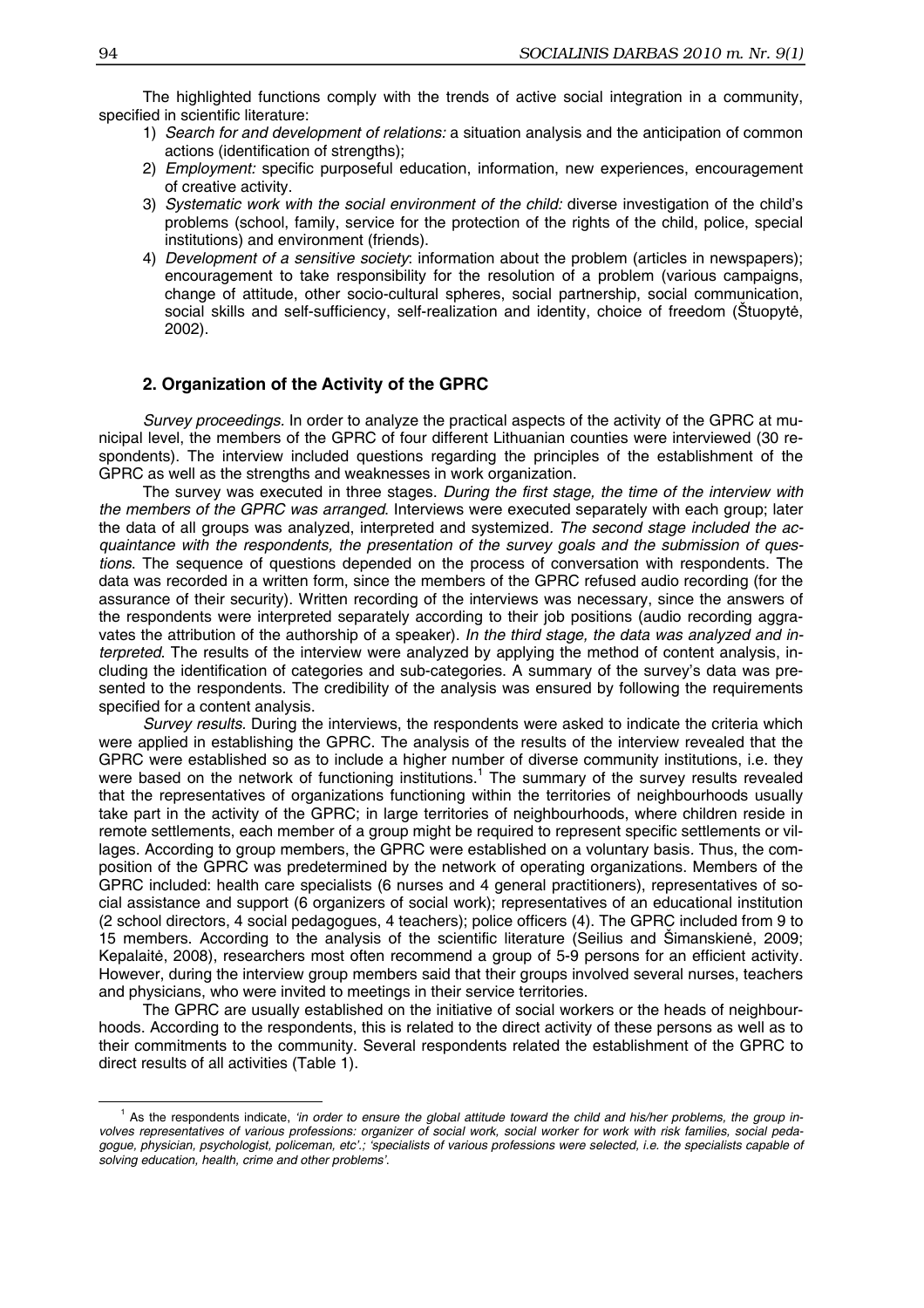| Sub-category      | Confirmative statement                                                                                         |
|-------------------|----------------------------------------------------------------------------------------------------------------|
| Social worker's   | he is responsible for social assistance and, certainly, for children;                                          |
| initiative        | mostly problems occur with social risk families; it is normal that a social worker has to show                 |
|                   | the initiative and he/she could do it more easily;                                                             |
|                   | one way or another, we communicated with each other; certainly, this activity was not regu-                    |
|                   | lated, we simply used to meet as specialists and discuss all problemsuntil we have been as-                    |
|                   | sembled into one group.                                                                                        |
| Initiative of the | namely he/she is responsible for the establishment of a group;                                                 |
| head of a         | what if we get together but no support is provided.                                                            |
| neighbourhood     |                                                                                                                |
|                   | Good relationship we could say: this person or another, but we are all responsible for work of such a groupthe |
| result            | merit should not be attributed to this or that person                                                          |
|                   | Anyway, we used to work togethertoday we were given a name, but activities have been exe-<br>cuted before that |

#### Table 1. **Ways of the establishment of the GPRC**

Group members share responsibilities according to the existing competences (*'the one who is responsible for certain activity at work, undertakes relevant responsibility...', 'in case a task is not related to none of the members' responsibilities, we see who has more time'; '...usually the organizer of social work undertakes the responsibility'*).

In order to define the motivation of group members (as all the members of the GPRC work free of charge), the researchers asked the respondents to indicate their motives for the work in the group. The review of the respondents' answers revealed the following main motivation factors: work interests (4); public interests (3); moral satisfaction (2); care of families (2).

The purpose of the interviews is to specify the role of the GPRC. The mission of two of the interviewed groups working in two counties is the accumulation and submission of information on the violation of children rights. The vision of the third group is to become the main provider of operative information to the Service for Protection of the Rights of the Child on the violation of children rights by contributing to the assurance of the well-being of the child; the vision of the fourth group is to ensure the provision of complex assistance and the exchange of information.

Notably, priority operational trends of all groups were identified according to the mutual group agreement on priority problems (and not according to the community situation analysis). It can be assumed that community members are aware of the community problems even without special investigations; however, a situation analysis is advisable in pursuance of the operational effectiveness of a group.

Although the goal of two of the interviewed GPRC is the accumulation of information, discussions of executed activities revealed that groups are not restricted by the advisory or information function only; they provide all possible social assistance to social risk families and their children and serve as mediators between neighbourhoods/other institutions in meeting social and educative needs of children.

When asked to describe the group activity, respondents identified (according to the purpose of relevant groups) three main categories of group activities: visits to social risk families, supervision, counselling; record of the violations of children rights, provision of information to the Service for Protection of the Rights of the Child; submission of proposals to municipalities on the improvement of the living conditions of social risk families; preventive activity (*'seminars to social risk families on the improvement of social skills'; 'recruitment to AA clubs'; 'organization of leisure time')*.

Respondents were asked to identify difficulties faced while implementing the goals of group activities. According to the survey results, all the groups faced problems such as the lack of parental responsibility, the assurance of complex assistance (*'this is the most difficult condition, since it requires constant, continuous and complex assistance, involving psychologists, organizers of social work, environment, school etc'*), and the lack of parents' motivation to change.

All the GPRC emphasized the dissemination of information on services provided to children and their families. According to group members, '*if parents don't need assistance, community might be the way out for children from social risk families in finding lodging, food, money, etc.', and 'for children it is very important to know that they'll be protected*'. Thus, the importance of complex assistance to the entire family increases. According to group members, a general support centre could increase the occupation of children from social risk families, provide a possibility to organize training and psychological assistance (*'concentration of various services in one place would facilitate the work of the group*, *consideration of problems would be more effective and efficient'*).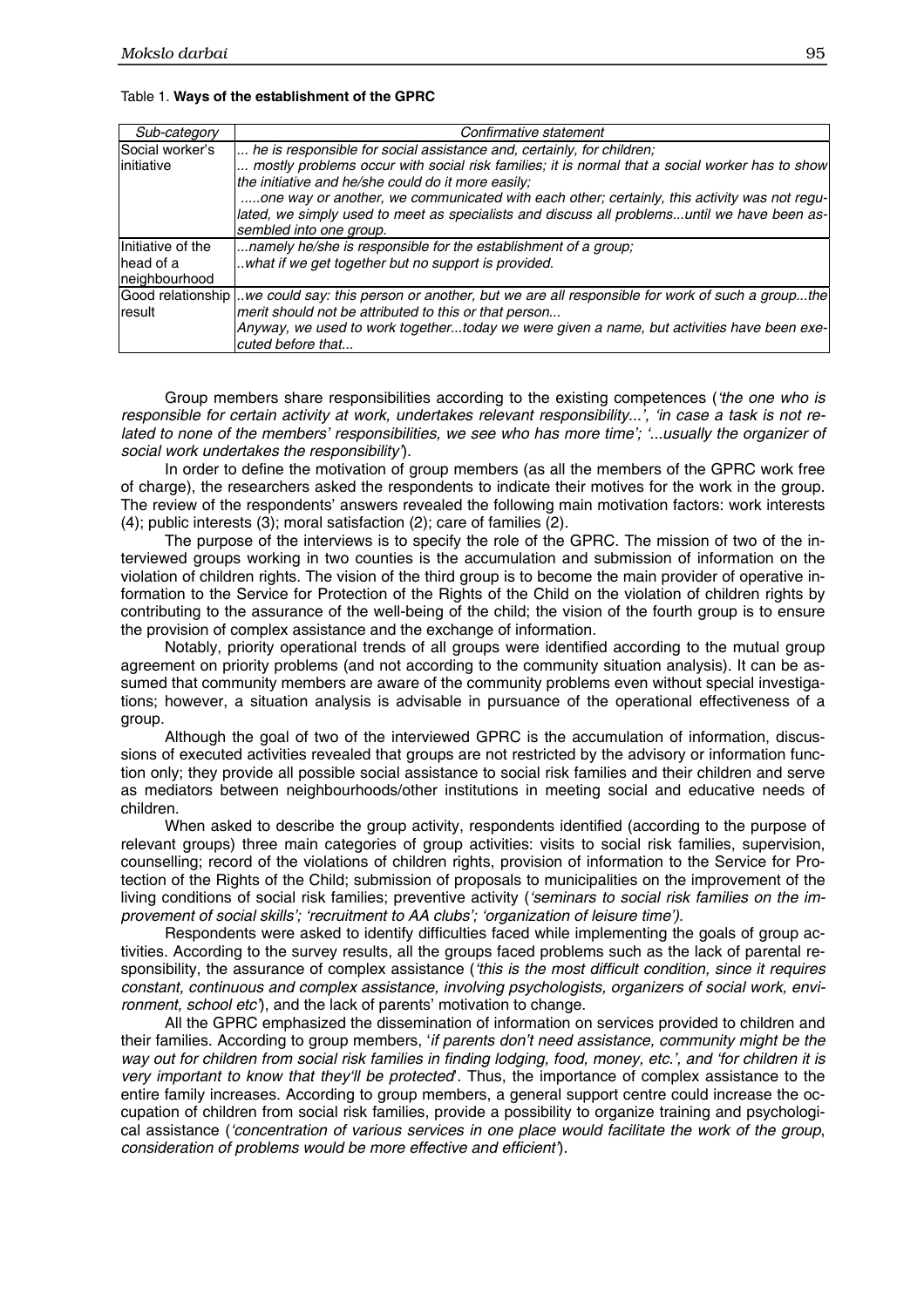Group members were asked to tell about the community's contribution to the above activities. According to the majority of respondents, community is still indifferent to the violation of children rights ('*not all community members want to communicate and hide many facts'; 'passive participation'; 'no contribution at all'*); however, it performs the function of a provider of information on the violation of children rights (*'inform on how parents take care of their children'*). Members of the GPRC emphasized the importance of cooperation with municipalities. All respondents were of the opinion that municipalities were quite attentive to the activity of the GPRC; however, they indicated a lack of cooperation with the Service for Protection of the Rights of the Child ('*lack of close cooperation'; 'not enough attention to the above issue', 'sometimes we feel alone in the battlefield*'). According to the respondents, cooperation with the above Service is instrumental, since *'this Service is the only capable of making decisions concerning children, i.e. capable of taking relevant actions at the neighbourhood level'*, and the GPRC are responsible only for supervision and information.

Thus the summary of the GPRC's cooperation aspect revealed that ties with the community, which could be the main provider of information on the violations of children rights, is still week. This could be affected by both, the lack of efforts of the group to establish these ties and the peculiarities of a community (e.g. reluctance to solve other people's problems, etc.).

As the results of the interview show, the procedure for solving problems in the GPRC consists of the following stages: identification of risks and protective factors; planning of assistance; cooperation with the Service for Protection of the Rights of the Child; provision, supervision and evaluation of assistance. The above complies with the model for solving social, pedagogical and psychological problems; however, the focus in this process is on the search for organizations capable of solving the problems of a specific child/family as well as on the family supervision process (in an ordinary child or family environment, none of institutional workers would be able to accomplish this task).

| Stages                                                                       | Description of stages                                                                                                                                                                                                                                                                                                                                                                                                                                                                                                                                                                                                                                                                                                                                                                                                                                                                                                                                                                                           |
|------------------------------------------------------------------------------|-----------------------------------------------------------------------------------------------------------------------------------------------------------------------------------------------------------------------------------------------------------------------------------------------------------------------------------------------------------------------------------------------------------------------------------------------------------------------------------------------------------------------------------------------------------------------------------------------------------------------------------------------------------------------------------------------------------------------------------------------------------------------------------------------------------------------------------------------------------------------------------------------------------------------------------------------------------------------------------------------------------------|
| Identification of risk and<br>protective factors                             | Violations of the rights of the child are usually recorded in social risk families; there-<br>fore, the first stage is the identification of risk factors. Upon the receipt of information<br>from the community or the GPRC, an organizer of social work, an organizer of work<br>with social risk families, police representative (they all are members of the GPRC)<br>shall pay an urgent visit to the family. Problems of social risk families indicated by the<br>GPRC members are divided into three groups:<br>Social and economic factors: bad living conditions, unemployment, lack of<br>money, restricted development opportunities;<br>Psychological factors: disagreement between parents or cohabitants, problems<br>in children's behaviour, weak family relations, one of the parents does not take<br>care of children, violence;<br>$\checkmark$ Social and criminal factors: alcohol; violence.<br>All factors are related to the internal or external environment of a social risk family. |
| Planning of assistance                                                       | Upon the identification of the problems of a social risk family, it is important to antici-<br>pate persons and organizations capable of providing assistance; they have to be in-<br>cluded into the process of the resolution of a specific problem.                                                                                                                                                                                                                                                                                                                                                                                                                                                                                                                                                                                                                                                                                                                                                          |
| Cooperation with the<br>Service for Protection of<br>the Rights of the Child | When solving urgent family problems, direct connection with a representative of the<br>Service is instrumental.                                                                                                                                                                                                                                                                                                                                                                                                                                                                                                                                                                                                                                                                                                                                                                                                                                                                                                 |
| Provision of assistance                                                      | A group (or a group together with workers of the Service for Protection of the Rights of<br>The Child) considers the plan for the provision of assistance and distribute responsi-<br>bilities.                                                                                                                                                                                                                                                                                                                                                                                                                                                                                                                                                                                                                                                                                                                                                                                                                 |
| Family supervision                                                           | Supervision is a long-term process. All violations shall be recorded. Neighbours are<br>also asked to provide information. Community usually assists in the above situation,<br>since members of the GPRC cannot pay visits to families every day.                                                                                                                                                                                                                                                                                                                                                                                                                                                                                                                                                                                                                                                                                                                                                              |
| Evaluation. Efficiency                                                       | Evaluation of changes in a family and/or the efficiency of problem resolution.                                                                                                                                                                                                                                                                                                                                                                                                                                                                                                                                                                                                                                                                                                                                                                                                                                                                                                                                  |

Table 2. **Problem resolution procedure** 

In order to identify the strengths, weaknesses, possible scenarios of the development of activities and threats identified by the GPRC members, the SWOT analysis was applied. Respondents were asked to identify the strengths, weaknesses, threats and opportunities of a working group.

Respondents related the strengths to the concentration of a group (*'good composition of a working group both from the professional and territorial point of view'; 'constant relations between the GPRC members'; 'regular exchange of information during the GPRC meetings'; 'understanding of the use of group activity'*) and public values of group members (*'sensibility towards the violations of the*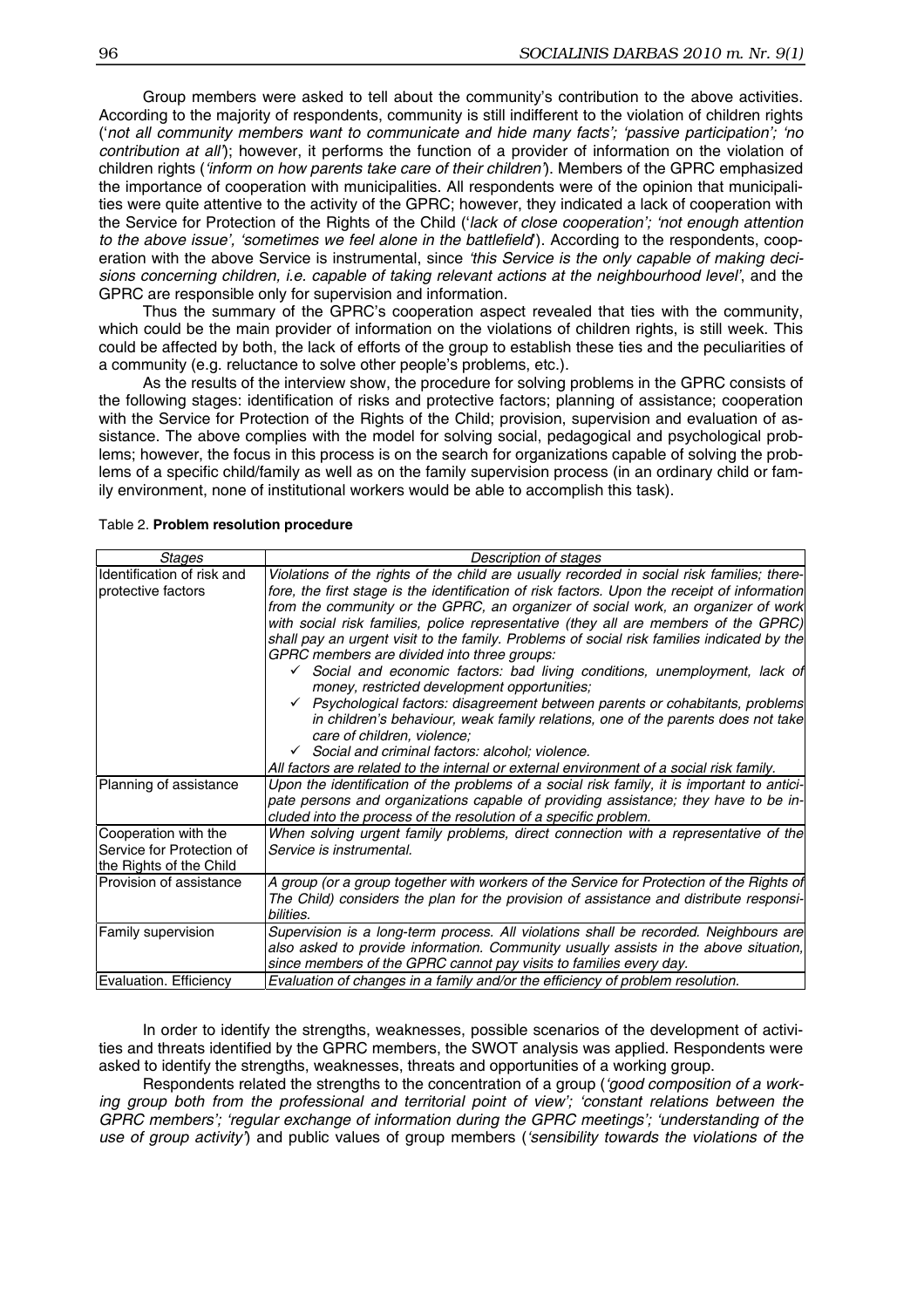*rights of the child'; 'positive (preventive) impact on parents from social risk families'; 'moral assistance to children and families'*).

The analysis of the weaknesses of the GPRC provided for the identification of four categories: lack of motivation related to the absence of financial reward *('work executed for public interests'; 'only moral satisfaction'*); weak relations with community *('weak relations with the community', 'indifference of the community'*), lack of systematic assistance *('there is no model for a systematic provision of assistance', 'assistance of a psychologist is not provided*') and lack of work equipment *('lack of transport means'; 'absence of separate work premises and technical tools').* 

Members of the GPRC related their opportunities directly to the encouragement of the activity of the community (*'involvement of community members into a working group'; 'involvement of social risk families into community events and training'*); development of international and national projects (*'participation in international and national projects in order to acquire practical skills and tangible experience*') and development of the assistance network, i.e. the establishment of a day centre by increasing the occupation of children from social risk families.

The block of threats embraces the category of social and economic problems, which is directly related to the increase in the number of risk families and the absence of financial reward to group members; indifference of community to the activity of the GPRC (*'indifference of community and neighbours of social risk families to the violations of children rights'; 'community's attitude to the GPRC'*) and the increase in the indifference of the representatives of self-governance institutions *('decreasing interest of self-government top managers in providing assistance to the GPRC'*).

The summary of the activity of the GPRC revealed that effective activity of the group depends on its concentration, motivation and values, the attitude of the community and its involvement into the activity. Future perspectives of the GPRC are related to the development of national and international projects as well as to the processes of the establishment of the assistance infrastructure in the communities.

# **Conclusions**

1. The GPRC were established for the accomplishment of a common goal: the protection of children rights in a specific community. Its key functions are: advisory, diagnostic, preventive, organizational and prognostic.

2. The GPRC, group composition and the number of members comply with the nature of solved problems. Main advantages of the group: adequate professional composition, group consistency, moral satisfaction of group members and the desire to provide complex assistance to families at risk.

3. The activity of the GPRC encompasses the attendance of social risk families, their supervision and counselling; record of the violations of children rights and the provision of information to the Service for the Protection of the Rights of the Child; submission of proposals to municipalities on the improvement the of living conditions of social risk families; preventive activity.

4. Main obstacles of the GPRC activity are related to passive involvement of the community, the lack of parental responsibility for children and the lack of relevant specialists.

5. The activity of the GPRC is related to the development of national and international projects as well as to the processes of the establishment of assistance infrastructure in the community.

6. The model of the resolution of the violations of the main rights of children in social risk families complies with the model of the resolution of social, pedagogical and psychological problems.

7. The focus in the assistance process is on the search for organizations capable of solving the problems of a specific child/family, the process of family supervision and mitigation of social risk factors.

# **References**

1. Concept of State Policy on Child Welfare. *Official Gazette,* 2003, No. 52-2316.

- 2. *Dabartin*ė*s lietuvi*ų *kalbos žodynas* [Modern Lithuanian Dictionary (MLD)]. St. Keinys (ed.). Vilnius: Mokslo ir enciklopedijų leidybos institutas, 2000.
- 3. Dobranskienė R. *Mokyklos bendruomen*ė*s vadyba*. Klaipėda: Klaipėdos universiteto leidykla, 2002.
- 4. Johnson, L. C. *Socialinio darbo praktika*. Vilnius: VU Specialiosios psichologijos laboratorija, 2001.
- 5. Kepalaitė, A. *Grup*ė*s ir grupiniai procesai*. Kaunas: Vytauto didžiojo universitetas, 2008.
- 6. Legkauskas, V. *Socialin*ė *psichologija*. Vilnius: Vaga, 2008.
- 7. Provisions of the National Education Strategy for 2003–2012, *Official Gazette,* 2003, No. 71-3216.